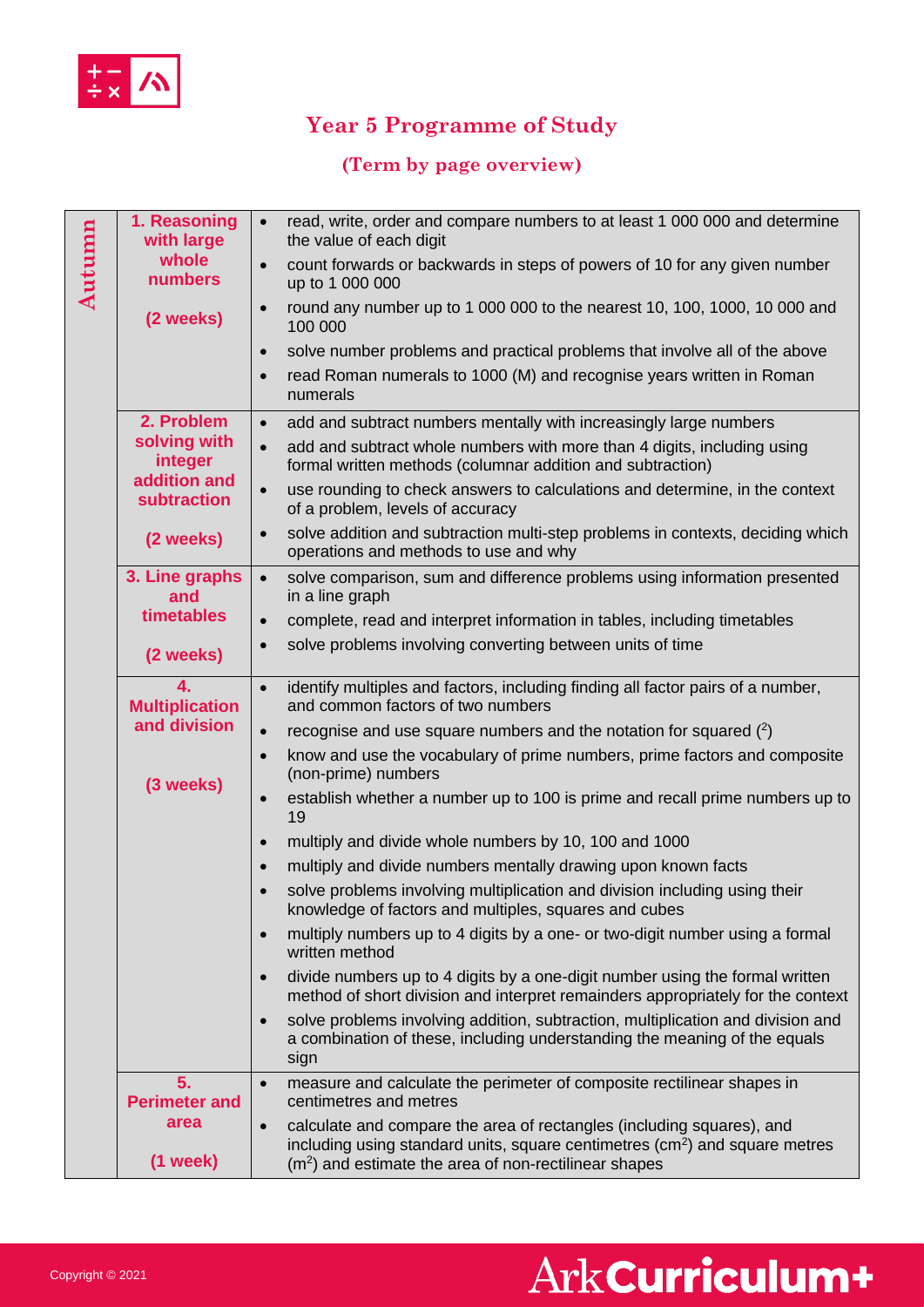

### **Year 5 Programme of Study**

#### **(Term by page overview)**

| Spring | <b>6. Fractions and</b><br>decimals | compare and order fractions whose denominators are all multiples of the same<br>$\bullet$<br>number                                                                                                                                                |
|--------|-------------------------------------|----------------------------------------------------------------------------------------------------------------------------------------------------------------------------------------------------------------------------------------------------|
|        | (3 weeks)                           | recognise and use thousandths and relate them to tenths, hundredths and<br>$\bullet$<br>decimal equivalents                                                                                                                                        |
|        |                                     | recognise mixed numbers and improper fractions and convert from one form to<br>$\bullet$<br>the other and write mathematical statements $> 1$ as a mixed number [for<br>example, $\frac{2}{5} + \frac{4}{5} = \frac{6}{5} = 1\frac{1}{5}$          |
|        |                                     | identify, name and write equivalent fractions of a given fraction, represented<br>$\bullet$<br>visually, including tenths and hundredths                                                                                                           |
|        |                                     | read and write decimal numbers as fractions [for example, $0.71 = \frac{71}{100}$ ]<br>$\bullet$                                                                                                                                                   |
|        |                                     | round decimals with two decimal places to the nearest whole number and to<br>$\bullet$<br>one decimal place                                                                                                                                        |
|        |                                     | read, write, order and compare numbers with up to three decimal places<br>$\bullet$                                                                                                                                                                |
|        | 7. Angles                           | know angles are measured in degrees: estimate and compare acute, obtuse<br>$\bullet$<br>and reflex angles                                                                                                                                          |
|        | (2 weeks)                           | draw given angles, and measure them in degrees (°)<br>$\bullet$<br>identify: angles at a point and one whole turn (total 360°); angles at a point on a<br>$\bullet$<br>straight line and $\frac{1}{2}$ a turn (total 180°); other multiples of 90° |
|        | 8. Fractions,<br>decimals and       | add and subtract fractions with the same denominator and denominators that<br>$\bullet$<br>are multiples of the same number                                                                                                                        |
|        | percentages                         | multiply proper fractions and mixed numbers by whole numbers, supported by<br>$\bullet$<br>materials and diagrams                                                                                                                                  |
|        | (3 weeks)                           | solve problems involving multiplication and division, including scaling by simple<br>$\bullet$<br>fractions and problems involving simple rates                                                                                                    |
|        |                                     | recognise the per cent symbol (%) and understand that per cent relates to<br>$\bullet$<br>'number of parts per hundred', and write percentages as a fraction with<br>denominator 100, and as a decimal                                             |
|        |                                     | solve problems which require knowing percentage and decimal equivalents of<br>$\bullet$                                                                                                                                                            |
|        |                                     | $\frac{1}{2}, \frac{1}{4}, \frac{1}{5}, \frac{2}{5}, \frac{4}{5}$ and fraction and decimal equivalents of percentages that are<br>multiples of 10 and 25                                                                                           |
|        |                                     | solve problems involving number up to three decimal places<br>$\bullet$                                                                                                                                                                            |
|        |                                     | use all four operations to solve problems involving measure (for example<br>length, mass, volume, money) using decimal notation, including scaling                                                                                                 |
|        |                                     | associate a fraction with division (Y6)<br>$\bullet$                                                                                                                                                                                               |
|        |                                     | use common factors to simplify fractions; use common multiples to express<br>$\bullet$<br>fractions in the same denomination (Y6)                                                                                                                  |
|        | 9.<br><b>Transformations</b>        | identify, describe and represent the position of a shape following a reflection or<br>$\bullet$<br>translation, using the appropriate language, and know that the shape has not<br>changed                                                         |
|        | (2 weeks)                           | use the properties of rectangles to deduce related facts and find missing<br>$\bullet$<br>lengths and angles                                                                                                                                       |
|        |                                     | describe positions on the full coordinate grid (all four quadrants) (Y6)<br>$\bullet$                                                                                                                                                              |
|        |                                     | interpret negative numbers in context, count forwards and backwards with<br>$\bullet$<br>positive and negative whole numbers, including through zero                                                                                               |
|        |                                     | use negative numbers in context, and calculate intervals across zero (Y6)<br>٠                                                                                                                                                                     |

## Ark Curriculum+